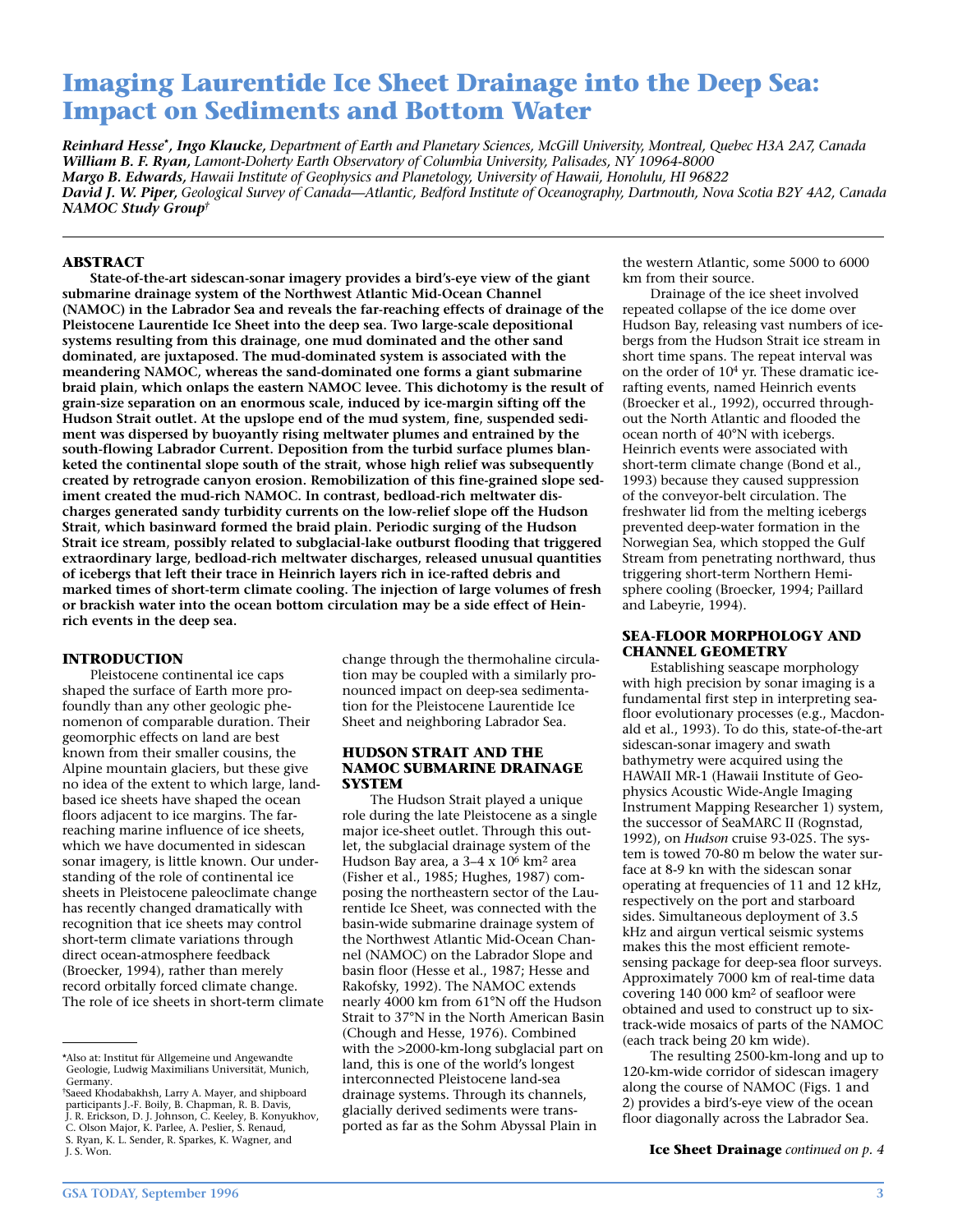#### **Ice Sheet Drainage** *continued from p. 3*

Four distinct morphologic regions can be recognized.

**Region 1: Continental slope in <3000 m water depth (west of 57°N, sea-floor gradient >1:500).** A dendritic pattern of closely spaced tributary canyons with increasingly complex upslope branching (Fig. 2) shows steep canyon walls with spectacular relief of up to 700 m (Fig. 3A) alternating with low-relief sectors. Canyons in the low-relief regions are <120 m deep and have broad floors flanked by broad ridges or levees. Lowrelief sectors occur in front of glacial outlets, seaward of the shelf break (Hesse and Klaucke, 1995), whereas high-relief sectors typically lie south of these outlets.

**Region 2: Continental rise between 3000 and 3400 m water** **depth.** Canyons (called channels on the rise and basinward) are dramatically fewer in number and have less relief than on the slope (Fig. 3B), and the NAMOC appears as a discernible trunk channel of the drainage system. No upslope canyon can be singled out as the main NAMOC feeder. On the sidescan mosaic in Figure 2, the most prominent aspect between about 57° and 54°30'W is the dichotomy between the high-backscatter-energy (light areas) muddy levees of the NAMOC, and the low-backscatter (dark areas) sand and gravel-rich plains to the northeast. Lithologies were established by piston coring (Fig. 4).

**Region 3: Labrador Basin floor south of 59°45'N and below 3400 m water depth to confluence with H tributary and Imarssuak Mid-Ocean Channel at 56°N (average sea-floor**

**gradient 1:1000 or less).** The channel floor appears as a meandering 2- to 3-kmwide band of low-backscatter energy with low sinuosity (meander radius ranges from 17 to 55 km, averages 25 km). Tributaries run parallel to the NAMOC for several hundred kilometers (Hesse, 1989) but eventually join the main channel (confluence with tributary E/F at about 57°40'N; Fig. 1). Bright areas in the channel are interpreted as slumps or point bars. The point bars are concentrated on, but not restricted to, inner meander bends on the right channel wall. We imaged washover fans, hanging submarine valleys, and chute pools in this region for the first time in the deep sea (Klaucke and Hesse, 1996).

The most surprising morphologic feature of the entire mosaic is the curved alternating high- and low-backscatterenergy streaks on the sand and gravel



**Figure 1.** Mosaic of HAWAII MR-1 sidescan sonar images (6 ship tracks, each 20 km wide) in the central Labrador Sea (for location see inset in Fig. 2, southern part of red corridor) showing submarine braid plain with curved ridges and sand and gravel bars (bright) immediately east of the meandering NAMOC with its muddy levees. The imagery is displayed in normal polarity—i.e., low-backscatter reflectivity appears dark and high-backscatter reflectivity bright.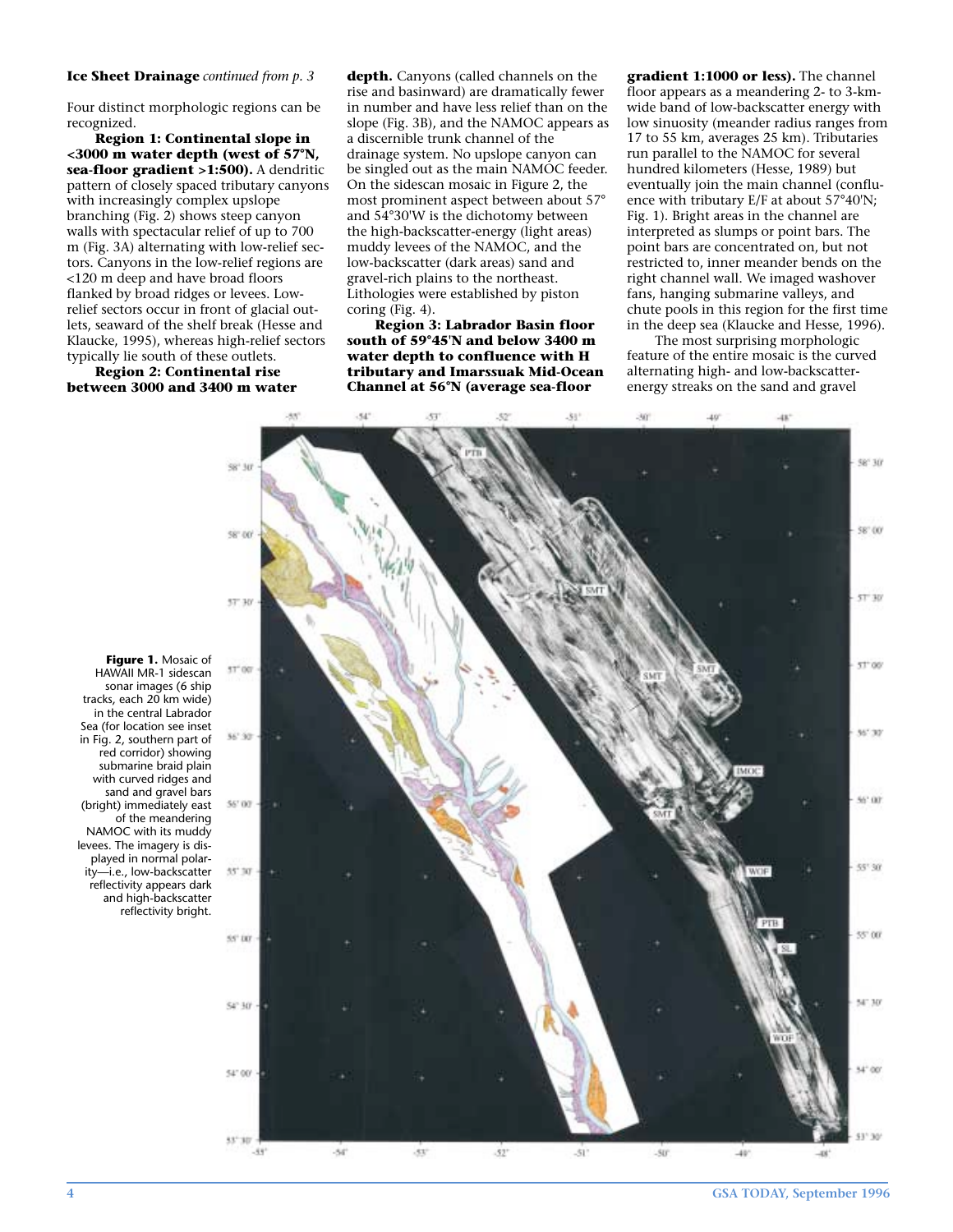plain beyond the distal edge of the eastern NAMOC levee. This pattern corresponds to the depositional low-amplitude channel-and-bar or lobe, or the erosional ridgeand-furrow topography, of a submarine

braid plain. The braid plain forms the southern, distal continuation of the nonbraided sand-gravel plain in region 2. The ridges or bars (bright streaks) are up to 10 km long, several hundred meters wide,

and a few meters high. Evidence of erosion can be seen where the furrows start abruptly upstream. The prevalent curva-

#### **Ice Sheet Drainage** *continued on p. 6*



Figure 2. Mosaic of HAWAII MR-1 sidescan sonar images (4 ship tracks wide) starting at 61°W on the upper Labrador slope off the Hudson Strait. IMOC is Imarssuak Mid-Ocean Channel; PTB is submarine point bar, SL is slump; SMT is seamount.

**Figure 3.** Sleeve-gun (655 cm<sup>3</sup> = 40 in.<sup>3</sup>) seismic profiles from Labrador slope and basin. Locations shown in Figure 5. A. Profile along the upper Labrador slope in about 1500 m water depth (segment 1). On the high-relief sector (southern half of profile), parallel undulating low-amplitude reflections, which are grouped into packages by a few higher-amplitude reflections, and deep sound penetration (up to 800 ms two-way traveltime or 720 m subbottom depth, assuming a sound velocity of 1.8 km/s), are characteristic of turbid surfaceplume and pelagic-dominated sedimentation (southern two to three tracks on upper slope, Fig. 2). In the low-relief sector to the north, more highly reflective sediment beneath the canyon floors indicates sand as canyon fill. The ridges and levees consist of large pockets of weakly stratified to transparent sediment with a few distinct reflections and deep sound penetration up to 900 ms. B: Mid-slope section (segment 2) showing reduced number and relief of tributary canyons compared with profile A. Canyon fill (SCF) is sand-rich, with the exception of canyons NBA and NCAA, which contain debris-flow deposits (DFD). Seismic reflection character and penetration beneath the ridges are very similar to those of profile A (from Hesse,



1992, Fig. 3). C: Basin section (segment 3) showing the highly asymmetrical NAMOC levees, which return numerous parallel, low-amplitude reflections and reveal deep penetration, as in the high-relief sector of segment 1 in profile A, although the levee facies results from spillover by fine-grained turbidity currents. The sand facies of the eastern braid plain (BP) onlaps (OL) the muddy eastern NAMOC levee truncating it. Slight lateral migration of the meandering NAMOC is indicated by a former channel margin (CM); however, the thick sand facies (DCF) under the NAMOC floor suggests relative stability of the channel position.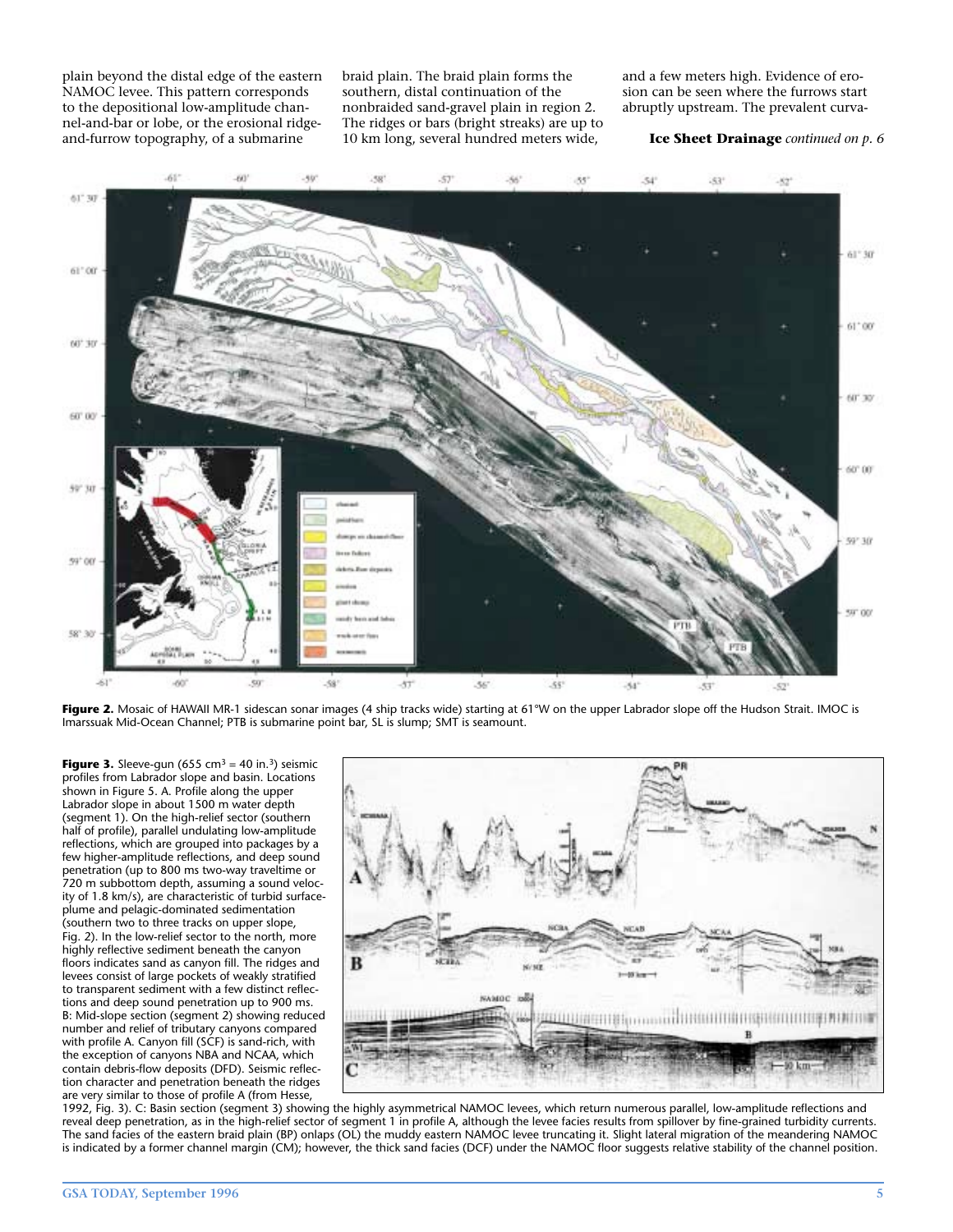#### **Ice Sheet Drainage** *continued from p. 5*

ture of the streaky pattern toward the main channel where the east NAMOC levee is absent (between 57° and 56°30'N) shows that the levee was eroded by currents flowing from the braid plain into the channel, not vice versa.

The occurrence of the submarine braid plain distal to the upslope nonbraided sand-and-gravel plain (region 2) is contrary to expectation and could be an artifact of sidescan penetration through mud cover. Piston cores from the braid plain show a 1–1.5-m-thick Holocene mud blanket above massive sand layers up to several meters thick. The sidescan signal could have penetrated the thinner "mud screen" in region 3, but not the thicker mud cover near the ice outlet in region 2.

**Region 4: NAMOC segment between 56°N and 44°30'N below 3800 m water depth (average seafloor gradient: 1:2000).** In this region (not shown in Fig. 1), NAMOC meander radii increase from 50 km north of 54°S, to >50 km farther south. Some channel reaches are straight (in the sense of Clark et al., 1992), whereas in others, seamounts and basement structures cause sharp, generally north-northwest–south-southeast to west-east deflections as the channel enters and leaves fracture zones.

#### **INTERPRETATION: EFFECTS OF SEDIMENT INPUT AND TRANS-PORT MECHANISMS ON SEA-FLOOR MORPHOLOGY**

The profound changes and juxtaposition of sea-floor morphologies described above can be attributed to sediment delivery and transport mechanisms during glacial episodes. The transfer of the glacially derived sediment to the marine environment requires two major steps: (1) delivery to the ice margin and upper slope by primary transport mechanisms, and (2) slope erosion and redeposition by secondary transport mechanisms. The upper-slope dichotomy of low- vs. highrelief sectors (Fig. 3A), which is projected basinward by the submarine braid-plain vs. leveed-channel dichotomy (Figs. 3B, 5) is the result of a giant grain-size fractionation process at the ice margin. When detritus carried by the glacier and its rivers reaches the sea, the suspended load is separated from the bedload by processes appropriately named ice-margin sifting.

#### **Low-Relief Morphology: Transport by Debris Flows and "Primary" Turbidity Currents**

The vast volumes of coarse material melted from the huge Hudson Strait glacier tongue led to the production of giant debris flows that had a smoothing effect on the relief. Periodic meltwater discharge peaks caused heavy sand-laden freshwater flows to break the seawater



**Figure 4.** Piston cores from the submarine braid plain showing massive or graded sand and gravel layers up to several meters thick overlain by a 1-m-thick Holocene pelagic lutite layer. IRD is ice-rafted debris.

density barrier and form density underflows (Mulder and Syvitski, 1995). These turbidity currents carried sandy sediment well beyond the upper or mid-slope (as far as region 3 and probably beyond) and fed the sand and gravel plains east of the NAMOC. The plains adjacent to the NAMOC are best explained as forming by deposition of sand-rich sheet flows originating in Hudson Strait and circumventing the NAMOC and its tributaries, rather than by flooding from the trunk channel. Some of the flows were apparently of unusually large volume (see below). These currents overflowed the low-relief slope in front of the strait and cut shallow channels into the substrate of the debris-flow deposits on the upper slope (Fig. 3A).

#### **High-Relief Morphology: Turbid-Plume Deposition, Slope Erosion and Redeposition**

The normal mode of turbidity-current generation in an ice-marginal environment is secondary transport due to remobilization of glacial-front upper-slope sediment, not meltwater flooding. To a large extent, the upper-slope region south of the Hudson Strait outlet received sediment as a mud blanket deposited by particle-byparticle settling. Meltwater entering the sea, even when heavily loaded with suspended sediment, rose buoyantly to the surface, forming turbid surface plumes—a well-known phenomenon in modern tidewater glaciers (Syvitski et al., 1987; Pfirman and Solheim, 1989; Lemmen, 1990). Meltwater plumes jetting out from under

or above the Labrador Sea ice were entrained by the south-flowing Labrador Current. Typical turbid-plume deposits (Fig. 6) have been identified in piston cores from within 20 km of the assumed ice-margin position. The remainder of the slope is predominantly underlain by finegrained sediments with equal parts of hemipelagic sediments and muddy spillover turbidites. Subordinate constituents are from ice rafting (Fig. 6, B, and D), including distinct Heinrich layers (Wang and Hesse, 1996), and moving bottom layers of suspended sediment called nepheloid-layer deposits (Fig. 6).

The modern high relief of the slope has been generated by retrograde synor postdepositional erosion involving headward and sideward gullying in the canyons producing the present-day dendritic, high-relief canyon pattern. Remobilization of sediment by slumping, debris flow, and turbidity current formation has been the main sediment source for the NAMOC, whose muddy levees in regions 2 and 3 formed by spillover from the finegrained tops of turbidity currents (same spillover turbidites as in Fig. 6D, but without ice-rafted debris).

#### **Channelized Turbidity Currents**

The change from the depositionalerosional topography of the slope to a mostly depositional topography on the rise is marked by the appearance of channels with true depositional levees built by overbank deposition from turbidity currents. Levee development peaked along the upper NAMOC in regions 2 and 3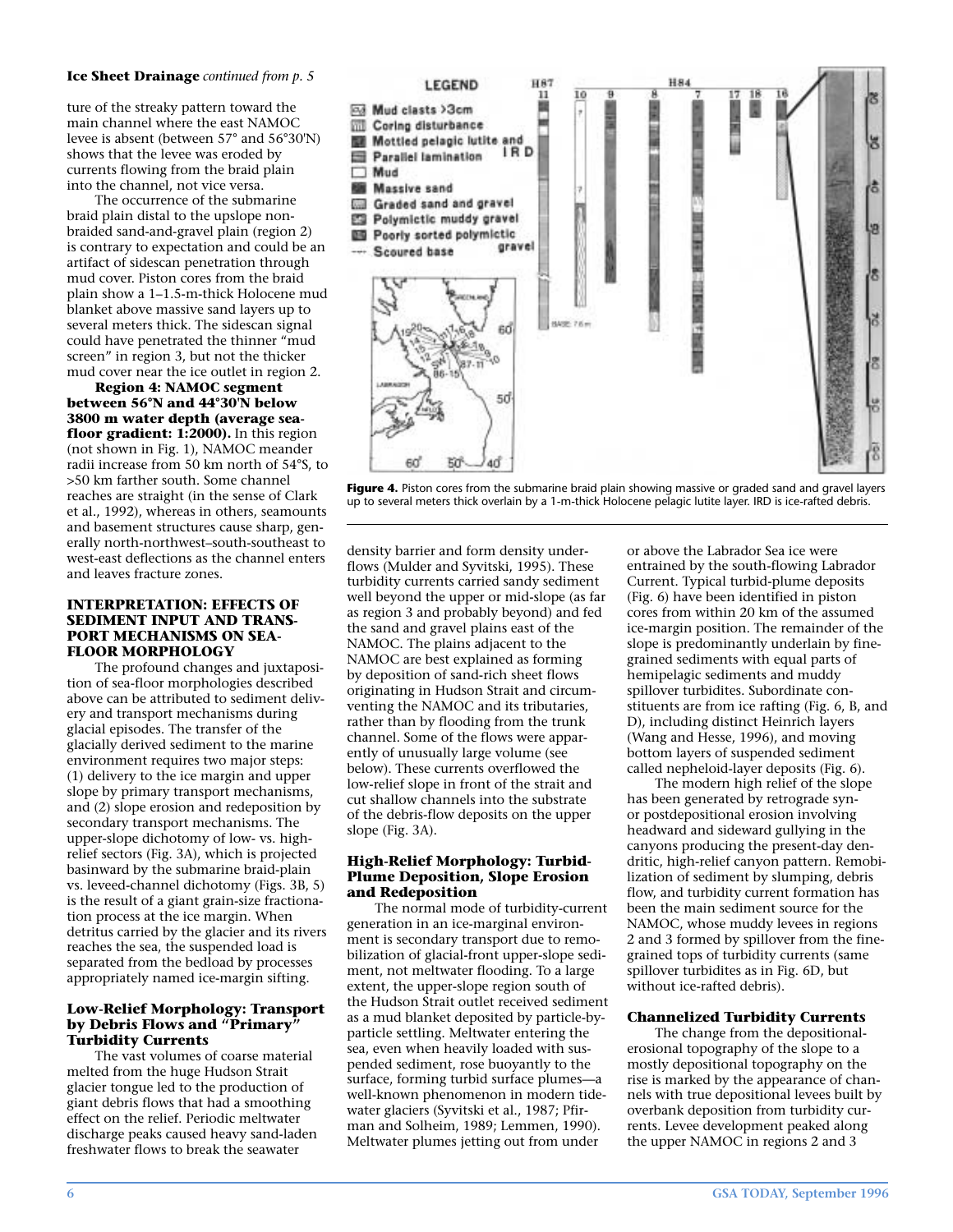(upstream from the entrance of sandy flows from the braid plain) where levees reach a maximum height of 80 m above the adjacent basin plains, and widths up to 40 km to the west and 20 km to the east of the NAMOC (Fig. 3C). Down-channel decreases of levee relief from 80 to 30–10 m and channel depth from 200 to 140–75 m imply that flow parameters decreased down-flow. The difference in levee height between the west and east levees also decreases from a maximum of 90 m to 30 m in the proximal to the distal channel reaches, signaling the decreasing effect of Coriolis force with latitude together with decreasing flow velocities and densities in the distal channel.

Quantification of flow parameters by using imaged channel geometry (width, meander radii) and a digital terrain model generated from the bathymetric data (channel depth, levee asymmetry) provide information on flow-velocity variation, both longitudinally along the flow path and vertically within the flows (Klaucke, 1995). Equilibrium-flow conditions have been established only for the first 350 km of region 3. Low flow velocities of 0.8 m/s that decrease to 0.05 m/s, calculated for region 3 bankfull flows, are flow-top velocities (Klaucke, 1995). Gravel-sized channel-fill sediments in the NAMOC along regions 2 and 3 (Chough et al., 1987) give maximum calculated bottom velocities of 6.5 to 8 m/s (for the lower 50 to 80 m of up to 200-m-thick flows). These higher bottom velocities apparently shaped the overall channel geometry, including the low-sinuosity meander pattern.

#### **RELATION BETWEEN BRAID-PLAIN DEVELOPMENT, HEINRICH EVENTS, AND SHORT-TERM CLIMATE CHANGE**

The development of the submarine braid plain in the Labrador Basin adjacent to the NAMOC (Fig. 5) sheds light on a possible relation between the injection of sand-laden meltwater by turbidity currents and Heinrich ice-rafting events. Some of the turbidity currents that deposited sand on the braid plain must have been unusually large. After having traveled more than 1000 km from the Hudson Strait outlet, some of them were still powerful enough to erode the east NAMOC levee between 57° and 56°30'N. There, they entered the main channel and traveled down channel an unknown distance, probably to the channel terminus on the Sohm Abyssal Plain. These flows deposited sandy overbank sediment all along the east levee of the distal channel (Klaucke, 1995). The only suitable reservoirs of appropriate size that could have released such very large volumes of sediment and water are subglacial lakes in Hudson Strait and its drainage area. The former existence of these lakes is indicated by large depressions (e.g., in the floor of the strait). If the



**Figure 5.** Facies distribution map, Labrador slope and basin, based on seismic profiles and groundtruthing piston cores.



**Figure 6.** X-radiographs of glaciomarine depositional facies from the Labrador slope and basin. A: Turbid surface-plume deposits; B: hemipelagic sediment with ice-rafted debris; C: nepheloid-layer deposits; D: overbank levee spillover turbidites alternating with laminae of ice-rafted debris.

lakes were dammed by end moraines, or by the ice itself, surging of the Hudson Strait ice stream during Heinrich events could have cut the barriers, causing the catastrophic emptying of the lakes. Alternatively, rising lake levels may have lifted the ice dams and been the cause that triggered ice surging and Heinrich events. The ensuing subglacial lake outburst flooding events would have cut the gorges and canyons now subaerially exposed as spillways on Meta Incognita Peninsula on the north coast of the strait (Johnson and Lauritzen, 1995). Large volumes of fresh or brackish water entrained in the resulting turbidity currents could have been

injected into the deep-ocean circulation. This may have affected deep-water density and, accordingly, the deep conveyor-belt circulation in the Atlantic, at least temporarily. This possibility has not been considered previously in the climate-feedback scenarios, which have recently incorporated Heinrich events as shortterm climate pacemakers.

#### **ACKNOWLEDGMENTS**

We are grateful for a careful, in-depth review of this paper by John E. Damuth, critical comments by Andrew Hynes and

**Ice Sheet Drainage** *continued on p. 8*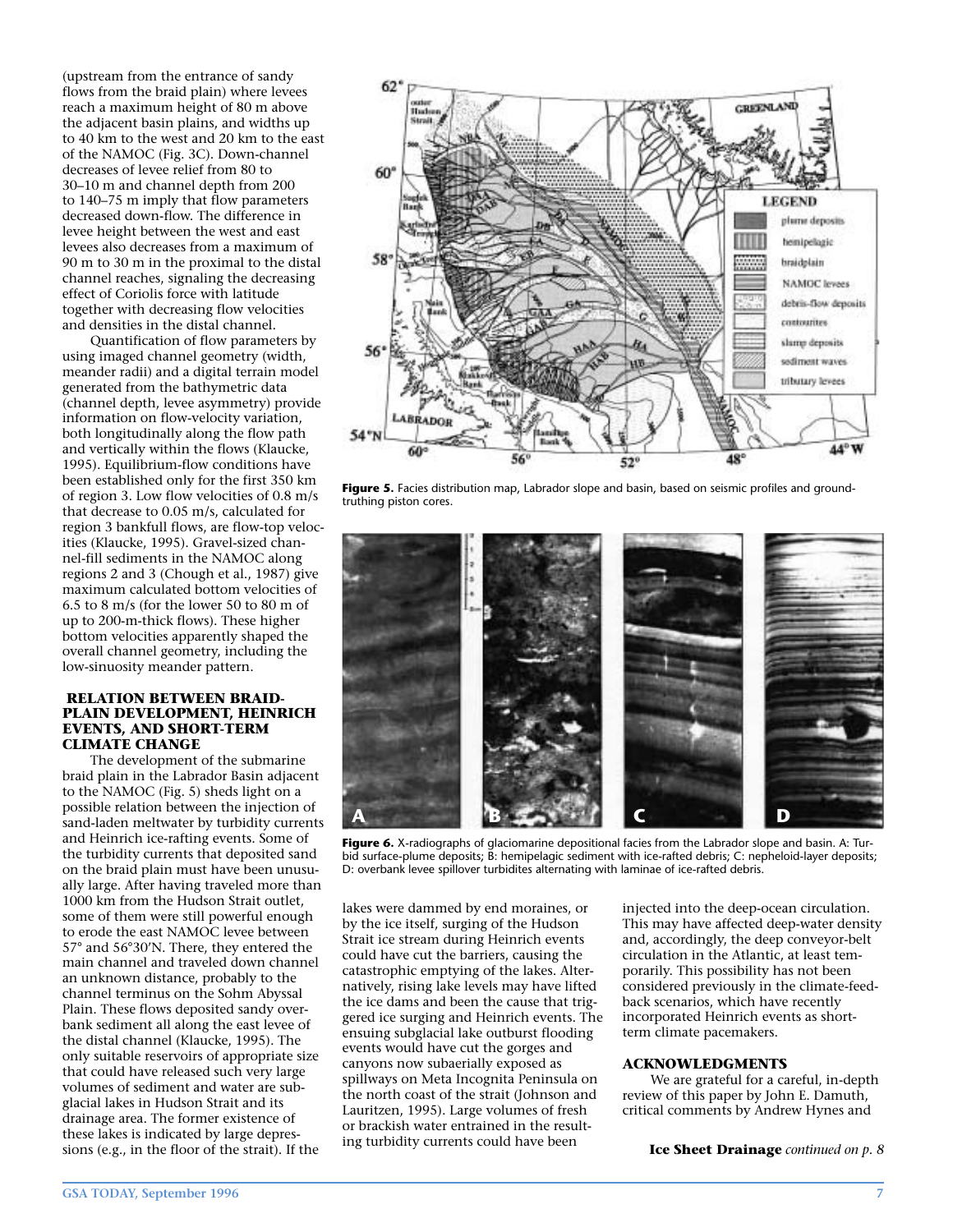# **WASHINGTON REPORT**

#### *Bruce F. Molnia*

Washington Report provides the GSA membership with a window on the activities of the federal agencies, Congress and the legislative process, and international interactions that could impact the geoscience community. In future issues, Washington Report will present summaries of agency and interagency programs, track legislation, and present insights into Washington, D.C., geopolitics as they pertain to the geosciences.

## **Pristine No More**

Several recent reports have provided a variety of information indicating that human and natural changes are having a significant impact on many of the northern and Arctic marginal seas. These areas include the Bering Sea, Kara Sea, Barents Sea, Laptev Sea, Sea of Okhotsk, and Sea of Japan. The human activities include dumping radioactive waste, overfishing, release of metals and other contaminants to the environment, and a variety of other actions. Radioactive waste has also been dumped in the northernmost northwest Pacific Ocean.

Three reports—two released in the past few months and one released last year—clearly document what is known about the extent of change to these northern areas. Two reports were released by the U.S. Interagency Arctic Research Policy Committee (IARPC). They are "Workshop on Arctic Contamination" and "Proceedings of the Japan—Russia—United States Study Group on Dumped Nuclear Waste in the Sea of Japan, Sea of Okhotsk, and the North Pacific Ocean." The third report, "The Bering Sea Ecosystem," released in May 1996, was prepared by the Polar Research Board (PRB) of the National Research Council and published by the National Academy Press.

The IARPC, a federal committee with a membership composed of the 14 agencies active in the Arctic, coordinates Federal Arctic basic and applied research, monitoring efforts, and other information-gathering activities. In 1992, after learning that several million curies of radioactive waste had been dumped by the former Soviet Union into the Arctic's marginal seas, the IARPC convened an international workshop to identify the breadth and sources of existing data and information about Arctic contamination, to identify major data gaps, and to determine whether specific Arctic contaminants present a risk to the environment, ecosystems, or human health in Alaska, the Arctic, and the global environment. The focus of the workshop was not only radioactive contamination, but also other contaminants that exist in and affect the Arctic.

The result is a 311-page proceedings volume, which contains about 60 presentations, including 12 papers and 10 abstracts by Russian experts. The workshop identified that a broad variety of contaminants are found in the Arctic, even though they are not used in that area. For instance, natural transportation processes concentrate compounds like DDT in the coastal Arctic even though they are not being used within a several thousand mile radius. The proceedings volume, was released in May 1995, as the volume 8, spring issue of *Arctic Research of the United States*.

The second report, "Proceedings of the Japan—Russia—United States Study Group on Dumped Nuclear Waste in the Sea of Japan, Sea of Okhotsk, and the North Pacific Ocean," expanded the geographic area of concern to the marginal seas of the Russian Far East. As the title

implies, only nuclear contamination was considered. This workshop documented that much less radioactive waste had been dumped into the far eastern marginal seas than into the Arctic marginal seas. One reason for this was that most of the highlevel solid waste in the Russian Far East, generally reactors and spent fuel rods of mothballed nuclear submarines, were still in temporary storage at naval sites along the coastline. Even more problematic was the fact that a suitable reprocessing capability and the means to transport these highly radioactive materials do not exist. The proceedings of this workshop were released in May 1996, as the volume 9, fall/winter issue of *Arctic Research of the United States*.

In June 1996, a follow-on workshop, cosponsored by the U.S. Geological Survey, was held in Niigata, Japan. Its purpose was to continue the multinational international dialogue on how to reduce the volume of radioactive waste stored in the Russian Far East. The proceedings of this workshop will be published early in 1997 in *Arctic Research of the United States*.

The third report, "The Bering Sea Ecosystem," 309 pages long, concluded that during the past 50 years, natural changes in the ocean environment have combined with the effects of human harvesting of whales, the taking of other marine mammals, such as seals, and overfishing "to cause a cascading and possibly irreversible sequence of changes in the Bering Sea ecosystem." These activities appear to have reduced the amount of high-quality food available to young marine mammals and birds. Nine recommendations are presented, including some possible changes to the management of the Bering Sea fishery.

Both IARPC proceedings are available at no cost from the Office of Polar Programs at the National Science Foundation; the PRB report may be purchased from the National Academy Press. For additional information, contact your Washington Report editor (bmolnia@usgs.gov). ■

#### **Ice Sheet Drainage** *continued from p. 7*

Kirk Maasch, substantial editorial assistance by Suzanne Kay, the cooperation of Captain Lewis, and the officers and crew of CSS *Hudson,* and major funding from the Canadian Natural Science and Engineering Research Council and the U.S. National Science Foundation.

#### **REFERENCES CITED**

Bond, G., Broecker, W., Johnson, S., McManus, J., Labeyrie, L., Jouzel, J., and Bonani, G., 1993, Correlation between climate records from North Atlantic sediments and Greenland ice: Nature, v. 365, p. 143–147. Broecker, W. S., 1994, Massive iceberg discharges as triggers

for global climate change: Nature, v. 372, p. 421–424.

Broecker, W. S., Bond, G., Klas, M., Clark, E., and McManus, J., 1992, Origin of northern Atlantic's Heinrich events: Climate Dynamics, v. 6, p. 265–273.

Chough, S. K., and Hesse, R., 1976, Submarine mean-dering talweg and turbidity currents flowing for 4000 km in the Northwest Atlantic Mid-Ocean Channel: Geology, v. 4, p. 529–533.

Chough, S. K., Hesse, R., and Müller, J., 1987, The Northwest Atlantic Mid-Ocean Channel of the Labrador Sea. IV. Petrography and provenance of the sediments: Canadian Journal of Earth Sciences, v. 24, p. 731–740.

Clark, J. D., Kenyon, N. H., and Pickering, K. T., 1992, Quantitative analysis of the geometry of submarine channels: Geology, v. 20, p. 633–636.

Fisher, D. A., Reeh, N., and Langley, K., 1985, Objective reconstruction of the Late Wisconsinan Laurentide Ice Sheet and the significance of deformable beds: Géographie physique et Quaternaire, v. 39, p. 229–238.

Hesse, R., 1989, "Drainage system" associated with midocean channels and submarine yazoos: Alternative to submarine fan depositional systems: Geology, v. 17, p. 1148–1151.

Hesse, R., 1992, Continental-slope sedimentation adjacent to an ice margin. I. Seismic facies of Labrador Slope: Geo-Marine Letters, v. 12, p. 189–199.

Hesse, R., and Klaucke, I., 1995, A continuous alongslope seismic profile from the Upper Labrador Slope, *in* Pickering, K. T., et al., eds., Atlas of deep-water environments: Architectural style in turbidite systems: Chapman & Hall, p. 18–22.

Hesse, R., and Rakofsky, A., 1992, Deep-sea channel/submarine yazoo system of the Labrador Sea: A new deep-water facies model: American Association of Petroleum Geologists Bulletin, v. 104, p. 680–707.

#### **Ice Sheet Drainage** *continued on p. 9*